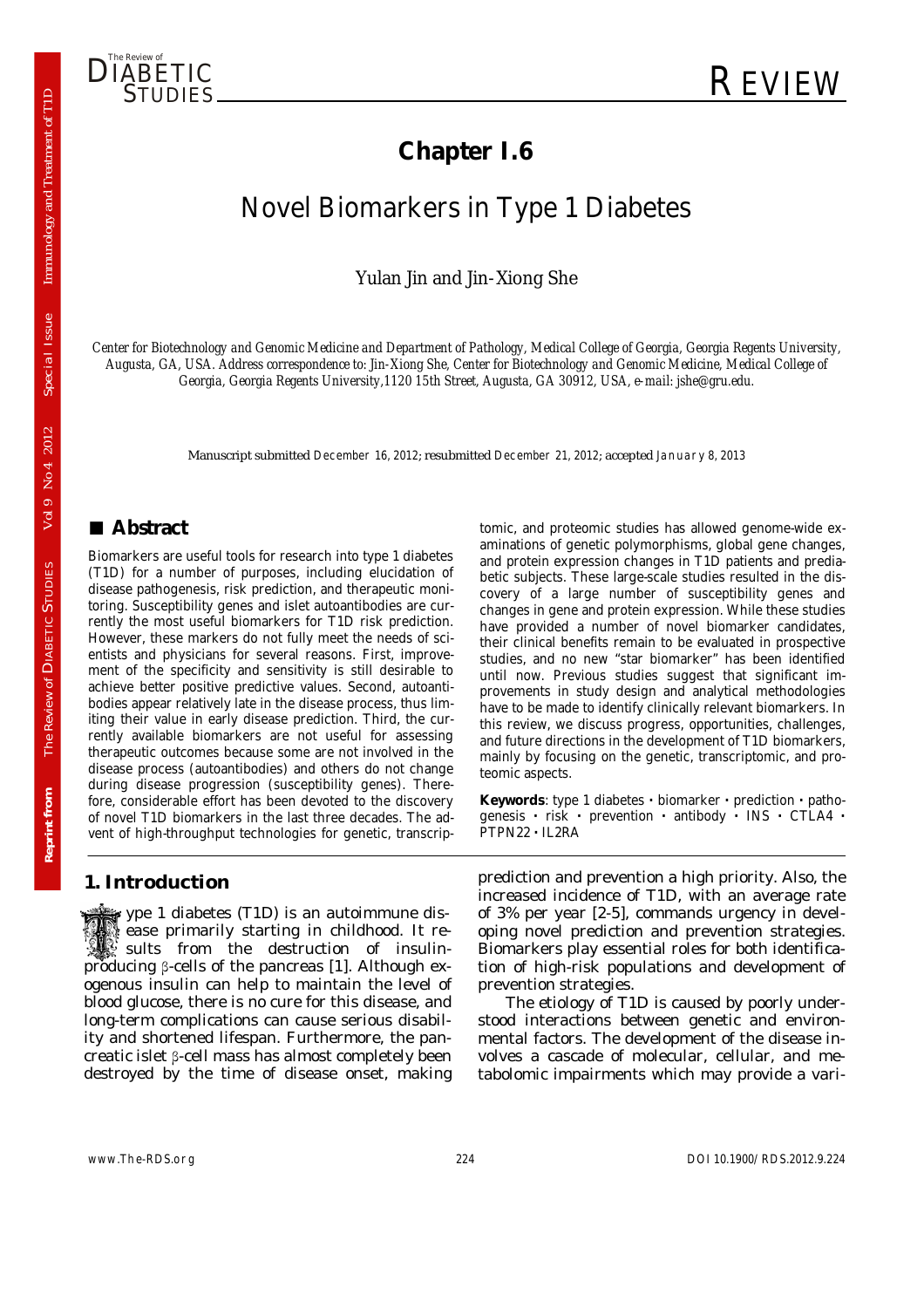ety of sources for biomarkers. The long preclinical phase, from genetic susceptibility over active autoimmunity to final overt disease, offers many opportunities for T1D prevention and intervention (**Figure 1**). Although many T1D prevention trials have been conducted in the last three decades, none of them have proved to be successful. Possible reasons for this failure include heterogeneity of disease pathogenesis, poorly understood etiology, as well as high costs, long periods, and insufficient sample sizes associated with clinical trials.

Further reasons for the little success in revealing T1D etiology and developing therapies are the lack of suitable biomarkers for the identification and stratification of the high-risk population for specific intervention, and the lack of surrogate biomarkers to evaluate the efficacy of intervention. The combination of genetic susceptibility and islet autoantibody tests has proven to have good predictive value in current trials, although there are major limitations [6]. The specificity of risk identification is generally high for the high-risk categories of individuals, but is low in the general population. More importantly, the appearance of islet autoantibodies, representing active autoimmunity, marks a relatively late stage in disease development. Because T1D prevention may be more effective before an active autoimmune response, biomarkers that can identify the events prior to the appearance of islet autoantibodies would be more valuable. Furthermore, genetic susceptibility and islet autoantibodies cannot be used as surrogate markers for assessing therapeutic outcomes.

During the last three decades, considerable effort has been put into the discovery of novel T1D biomarkers in the genetic, transcriptomic, proteomic, cellular, and metabolomic compartments. The development of high-throughput technologies, especially in genetic, transcriptomic, and proteomic areas, has provided excellent platforms for the discovery of new biomarkers by allowing a systematic coverage of molecular changes during disease progression. In this article, we mainly review progress, opportunities, challenges and potential solutions for these challenges in novel T1D biomarker discovery using these three "omic" methodologies (transcriptomic, proteomic, and metabolomic).

## **2. Prediction of T1D risk using genetic markers**

Genetic factors play an important role in T1D pathogenesis [7]. The strong genetic contribution to T1D is illustrated by the increased risk in siblings (5% by age 20) versus the general population

#### **Abbreviations**:

| 2D - two-dimensional                                        |
|-------------------------------------------------------------|
| cDNA - complementary DNA                                    |
| CRP - C-reactive protein                                    |
| CTLA4 - cytotoxic T lymphocyte antigen 4                    |
| GADA - glutamic acid decarboxylase autoantibodies           |
| GM-CSF - granulocyte-macrophage colony-stimulating fac-     |
| tor                                                         |
| $GNLY - granulysin$                                         |
| GWAS - genome-wide association study                        |
| GZMB - granzyme B                                           |
| HLA - human leukocyte antigen                               |
| IAA - insulin autoantibodies                                |
| IA-2A - insulinoma 2-associated autoantibodies              |
| ICA - islet cell cytoplasmic autoantibodies                 |
| IFIH1 - interferon-induced helicase c domain-containing     |
| protein 1                                                   |
| IFN- $\gamma$ – interferon gamma                            |
| IL - interleukin                                            |
| IL2RA - interleukin 2 receptor alpha                        |
| IP-10 - interferon-inducible protein of 10 kDa (CXCL10)     |
| MCP-1 - monocyte chemoattractant protein-1                  |
| MS - mass spectrometry                                      |
| NFKB - nuclear factor 'kappa-light-chain-enhancer' of acti- |
| vated B-cells                                               |
| NGS - next-generation DNA sequencing                        |
| NK - natural killer                                         |
| NO – nitric oxide                                           |
| PBMC - peripheral blood mononuclear cell                    |
| PTPN22 - protein tyrosine phosphatase, non-receptor type 22 |
| RNA - ribonucleic acid                                      |
| RT-PCR - real-time polymerase chain reaction                |
| SAA - serum amyloid protein A                               |
| SELL - selectin L                                           |
| SLE - systemic lupus erythematosus                          |
| SNP - single nucleotide polymorphism                        |
| T1D - type 1 diabetes                                       |
| TGF - transforming growth factor                            |
| $TNF\alpha$ – tumor necrosis factor alpha                   |
| ZnT8A - zinc transporter 8 antibody                         |
|                                                             |

(0.3%) [8] and the high concordance rate in identical twins (up to 65% by age 60) [9]. The search for T1D-associated genes started in the 1970s using primarily two approaches:

- 1. Linkage studies (using pairs of affected relatives, typically siblings)
- 2. Association studies (using either casecontrol or family-based designs)

Although linkage studies have revealed the major contribution of major histocompatibility complex (MHC) to T1D, most non-MHC risk loci (such as insulin (INS), cytotoxic T lymphocyte antigen 4 (CTLA4), protein tyrosine phosphatase, non-receptor type 22 (PTPN22), and interleukin 2 receptor alpha (IL2RA)) were identified using candidate-gene association studies. Recently, association studies have evolved from candidate genes to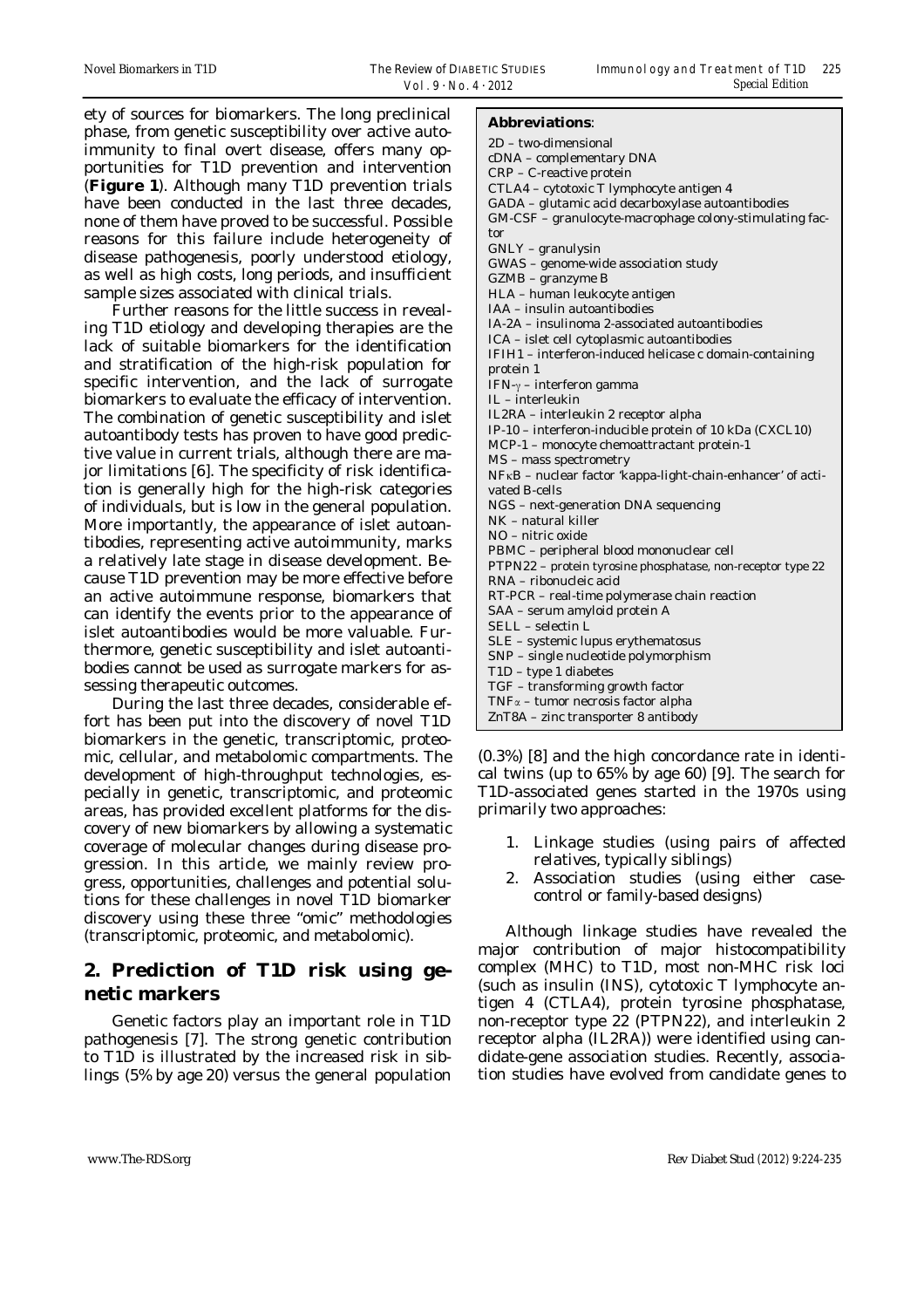

**Figure 1. Natural history of type 1 diabetes and opportunities for T1D prevention.** The natural history of T1D has four main stages: 1. genetic predisposition, 2. prediabetes or autoimmunity, 3. clinical disease onset, and 4. development of diabetic complications. Primary prevention may be applied to the transition from genetic predisposition to autoimmunity. Primary prevention strategies should be highly effective, low-cost and no side effect and can be applied to large numbers of individuals that have increased genetic risk. Secondary prevention can be applied to prediabetic subjects with islet antibodies and the strategies of secondary prevention should be effective and moderate-cost (for example: antigen-based immunization and immunosuppressive drugs). Tertiary prevention is mainly applied to T1D patients with high risk for diabetic complications and the strategies of this step should be effective and reasonable-cost.

genome-wide association studies (GWAS), which took advantage of the high-throughput SNP genotyping platforms.

The human leukocyte antigen (HLA) genes were the earliest and crucial findings in the field of T1D genetics. These genes account for approximately 50% of the family clustering [10-13]. With multiple roles in immune reaction, such as T cell selection and antigen presentation, HLA genes can influence disease risk and progression in many ways and can be considered the first checkpoint in the selection and activation of autoimmunity. Subsequent candidate gene studies have identified and confirmed other risk loci. *INS* [14-17] and *PTPN22* [18-22] are two genes with a relative risk of >2.0. INS is a major T1D autoantigen [23, 24], and *PTPN22* encodes the lymphoid protein tyrosine phosphatase [25]. *CTLA4* [26, 27] and *IL2RA* [28, 29] are T cell-related genes associated with T1D susceptibility. In addition, the association of T1D with a coding allele of the interferon-induced helicase c domain-containing protein 1 (*IFIH1*) has been revealed by genome-wide association studies [30, 31]. IFIH1 plays a role in innate immunity through the recognition of the RNA genomes of picornaviruses, providing a potential link between genetic susceptibility and environmental triggers since one of the proposed environmental triggers of T1D, coxsackievirus B4, belongs to the picornavirus family.

Since 2007, highly dense panels of single nucleotide polymorphisms (SNPs) (>300,000 SNPs) distributed across the human genome have been used in GWAS [32-35]. These high-density GWAS confirmed the previously identified loci such as *INS*, *PTPN22*, *CTLA4*, and *IL2RA*, but more importantly, they provided evidence for a number of novel loci. Surprisingly, the effect sizes estimated for these novel loci were much lower than those for HLA genes, *INS* and *PTPN22*, despite the strong statistical power of the GWAS. In view of the large cohort sizes and genome-wide SNP coverage in these studies, it is extremely unlikely that additional loci with large effect can be identified using similar approaches. Furthermore, few of these GWAS loci have yet been mapped to a specific variant or even to a specific gene. Summary results of the GWAS and meta-analysis are available through http://t1dbase.org/.

The advantages of genetic variants as biomarkers are apparent. As germ-line factors, genetic risk variants can serve as a potential predictive tool at a very early stage, even in uterus. Additionally, these genetic factors are relatively easy, inexpensive, and noninvasive to measure. However, there are many challenges in translating these genetic findings into clinical applications. First, genotyping of HLA loci, combined with family history and autoantibody presence, is a current approach for T1D risk prediction with high speci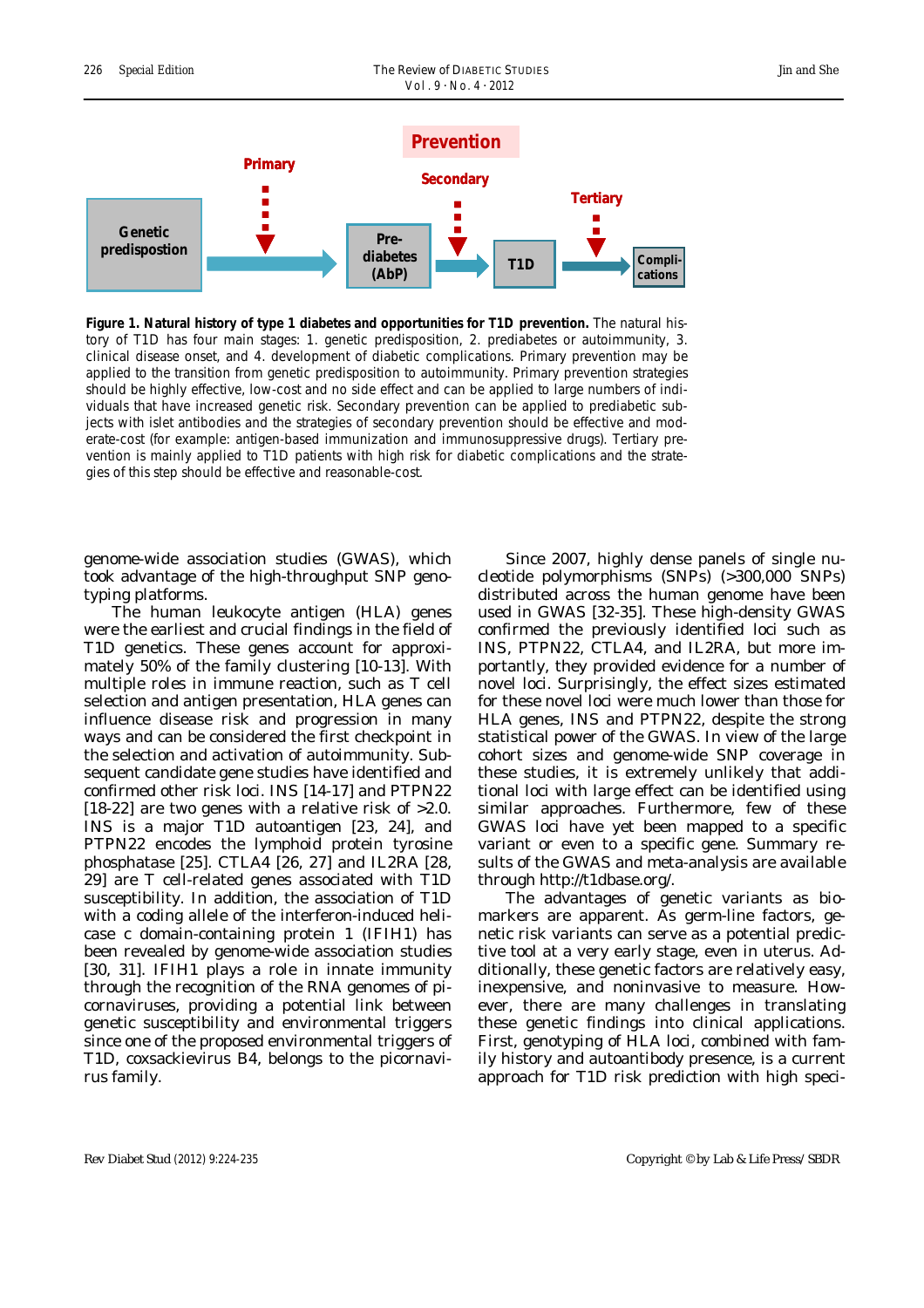ficity for the high-risk categories of individuals. However, it has low overall sensitivity in the general population, as most of the T1D cases occur in populations with low or moderate risk. Second, most non-HLA loci have only modest or low individual effects on risk, which hardly increase the predictive value, even if using multiple genetic markers. Third, despite the increasing number of potential target genes, a considerable lack of understanding remains regarding the roles of these genes in the pathogenesis of T1D, and the most efficient ways of application for disease prediction and prevention.

Future genetic studies need to be designed to overcome these challenges. One strategy is to perform follow-up studies for GWAS to better understand the involvement of the candidate loci. The first step to determine the responsible gene(s) and allele(s) is a fine mapping of the regions. Once a reliable risk variant has been identified, the next step is to determine the immediate effects of the gene on gene and protein expression, and the assignable phenotypes in patients with T1D. The second strategy is to perform prospective cohort studies to further validate the GWAS findings and to identify novel genetic factors with larger effect size. All susceptibility genes identified so far are derived from cross-sectional studies that include samples from heterogeneous populations. We anticipate that prospective cohorts are much more suitable for gene mapping studies in complex diseases.

### **3. Transcriptomic biomarkers for T1D**

The dynamic state of the transcriptome during prediabetes, disease progression, and clinical treatment can provide potential biomarkers for disease risk prediction, disease subtype classification, and therapeutic monitoring. Microarray technology and bioinformatics allow the analysis of the whole transcriptome (gene expression profile) in a single experiment. This approach has been successfully applied in many studies, especially on cancer. For example, gene expression profiling has been used to distinguish acute myeloid and acute lymphoblastic leukemia cells [36], to predict outcomes in breast and ovarian cancers [37, 38]. It has also been used to classify subtypes of diffuse large B-cell lymphomas for prognostic implications [39, 40].

A number of studies have attempted to discover changes of gene expression profiles during T1D development [41-48]. Our group identified over 100 genes upregulated in peripheral blood mononuclear cells (PBMCs) of T1D subjects. Most of these genes are also upregulated in prediabetic subjects, suggesting that they may be useful predictive markers [46]. Many of the differentially expressed genes are involved in important immunological functions, including antigen processing and presentation, cytotoxicity and apoptosis (e.g. GZMB, GNLY), and immune regulation (e.g. TGFβ1, SELL). It was found that several proinflammatory mediators and markers (e.g. S100A8/9, NFκB) are upregulated in diabetic and prediabetic subjects. Kaizer and colleagues found overexpression of IL-1-regulated genes as well as chemotaxis and signaling genes in T1D PBMCs [48]. Transcripts corresponding to genes encoding proteins involved in apoptosis and the cell cycle were downregulated in some studies [48], but upregulated in others [46]. Recently, the expression profile for whole blood has suggested an increase in INF-responsive genes at the prediabetic stage [49], a pathway also altered in other autoimmune diseases such as systemic lupus erythematosus (SLE) [50] and Sjogren's Syndrome [51]. Gene expression patterns were further analyzed in subgroups of patients and controls. Significant differences in gene sets were observed between healthy first-degree relatives of T1D and healthy controls [52], long-term T1D patients and newonset T1D [45], and juvenile-onset and adult-onset T1D [41]. In addition to the analysis of fresh PBMCs, expression changes inducible in PBMCs cultured with sera from T1D patients have identified soluble factors associated with T1D [53].

In the last decade, much effort has been devoted to discover gene expression patterns in human T1D. However, these studies had the following serious limitations, which affect the validity of their results:

- 1. Most studies sampled PBMCs rather than pancreatic islets due to the difficulties in obtaining pancreatic samples from human subjects. Transcriptional regulation in the periphery could not be an accurate reflection of autoimmune response in the islets, given the low percentage of islet-reactive lymphocytes in peripheral blood. Also, changes in gene expression that are confined to a particular cell type (e.g. regulatory T cells, dendritic cells and monocyte) may be difficult to detect in PBMCs.
- 2. The results of most published studies are largely inconclusive and sometimes contradictory. This may be explained by the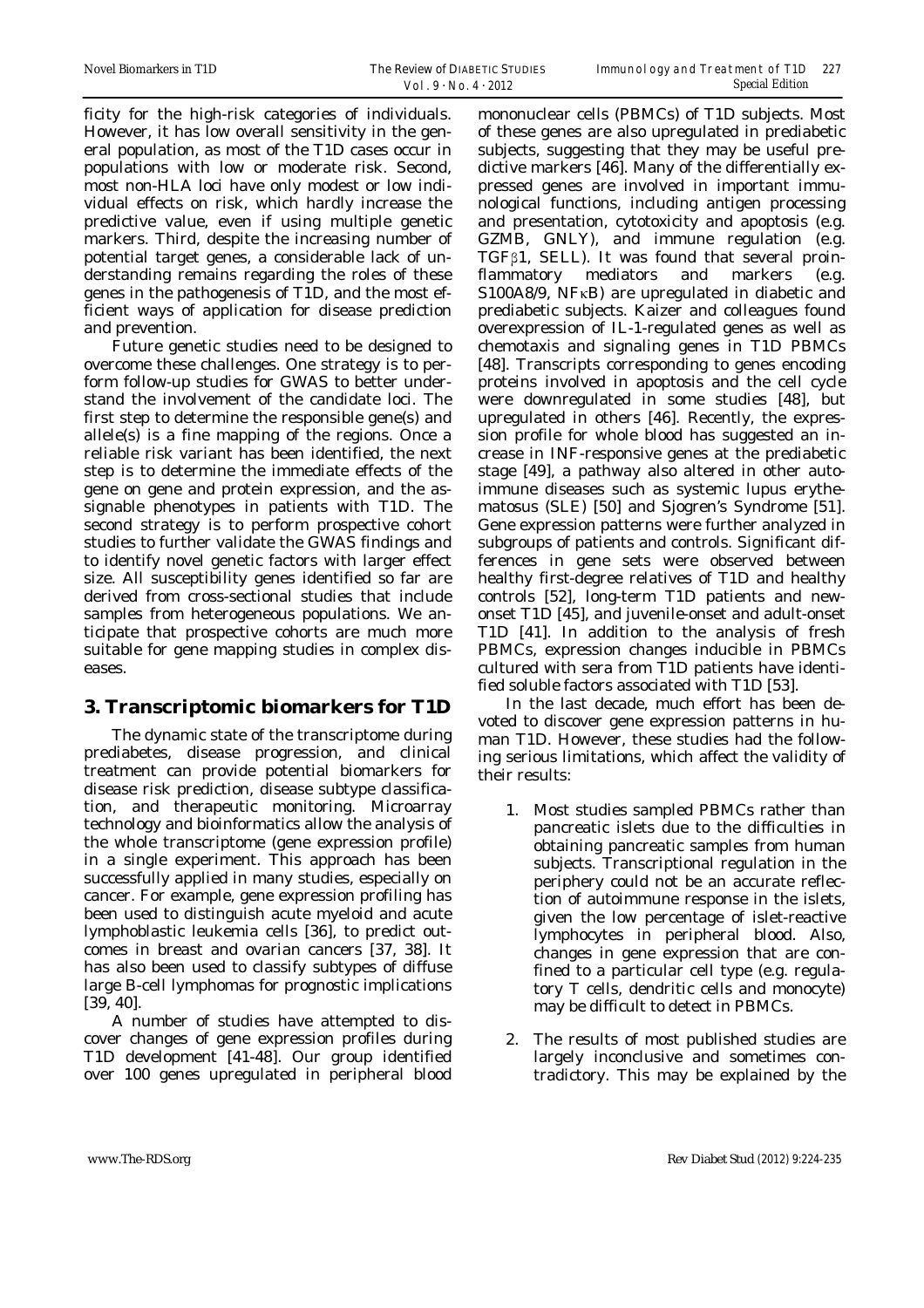| Gene symbol         | Gene name                                     | Microarray<br>$(n = 59/35)$ | Set 1<br>$(n = 155/194)$ | Set 2<br>$(n = 192/190)$ |
|---------------------|-----------------------------------------------|-----------------------------|--------------------------|--------------------------|
| <b>CBLB</b>         | Casitas B-lineage lymphoma b                  | U                           | U                        | U                        |
| CD74                | CD74 antigen                                  | U                           | U                        | U                        |
| PSMB <sub>3</sub>   | Proteasome subunit beta, type 3               | U                           | U                        | U                        |
| <b>MFNG</b>         | Manic fringe                                  | U                           | U                        | U                        |
| TM9SF4              | Transmembrane 9 superfamily protein member 4  | U                           | U                        | U                        |
| PRDX1               | Peroxiredoxin 1                               | U                           | U                        | U                        |
| <b>RPSA</b>         | Ribosomal protein SA                          | U                           | U                        | U                        |
| TSPAN14             | Transmembrane 4 superfamily protein member 14 | U                           | U                        | $\mathbf{U}$             |
| <b>MNDA</b>         | Myeloid cell nuclear differentiation antigen  | U                           | U                        | D                        |
| <b>TXNIP</b>        | Thioredoxin interacting protein               | U                           | U                        | D                        |
| RNF10               | Ring finger protein 10                        | U                           | U                        | D                        |
| <b>SELL</b>         | Selectin L (lymphocyte adhesion molecule 1)   | U                           | U                        | ns                       |
| TSEN34              | leukocyte receptor cluster(LRC) member 5      | U                           | U                        | <b>ns</b>                |
| <b>PTEN</b>         | Phosphatase and tensin homolog                | U                           | U                        | ns                       |
| RNF31               | Ring finger protein 31                        | U                           | U                        | ns                       |
| CSF <sub>2</sub> RB | Colony stimulating factor 2 receptor, beta 2  | U                           | U                        | <b>ns</b>                |
| SMAD7               | Mothers against decapentaplegic homolog 7     | U                           | U                        | <b>ns</b>                |
| <b>IFNG</b>         | Interferon gamma                              | U                           | ns                       | <b>ns</b>                |
| <b>GNLY</b>         | Granulysin                                    | U                           | <b>ns</b>                | D                        |
| S100A9              | S100 calcium binding protein A9               | U                           | ns                       | D                        |

#### **Table 1.** Summary of gene expression validation data

**Legend**: U – upregulated in T1D; D – downregulated in T1D; ns – not significant.

following reasons: (*i*) Microarray-based gene expression profiling is a powerful discovery platform, but the results need to be validated by an alternative technique such as real-time polymerase chain reaction (RT-PCR). Unfortunately, few of the previous microarray studies on T1D have been further confirmed by a validation study. (*ii*) Most previous studies had very small sample sizes (less than 100 subjects in each group) which are not adequate for the human population given the large expression variations among individual subjects.

3. Most gene expression profile data were derived from cross-sectional studies, which is a good approach for biomarker discovery, but not good enough for biomarker validation. There were a few studies using longitudinal samples to characterize the gene expression signatures during T1D progression; however, the small sample size limited their study power [44]. Therefore, prospective studies with large cohorts need to be designed for future studies.

Transcriptomic biomarkers for T1D are still not ready for clinical application even though this approach holds great promise. One urgent task is the validation of the previous findings from microarray data using an alternative method such as RT-PCR. To obtain more reliable and reproducible results, the experimental design needs to be improved in the following ways:

- 1. Use of large sample size, at least a thousand in each group to get consistent results based on our validation data (**Table 1**), which showed inconsistent data for some genes between two independent mediumsized sample sets.
- 2. When expression data are generated on multiple 384-well plates for thousands of samples, plate-to-plate variation should be recognized and normalized to ensure consistency across plates.
- 3. Given the huge intra-group individual variation, only looking at fold changes of gene expression among studied groups, as done in most previous studies, is not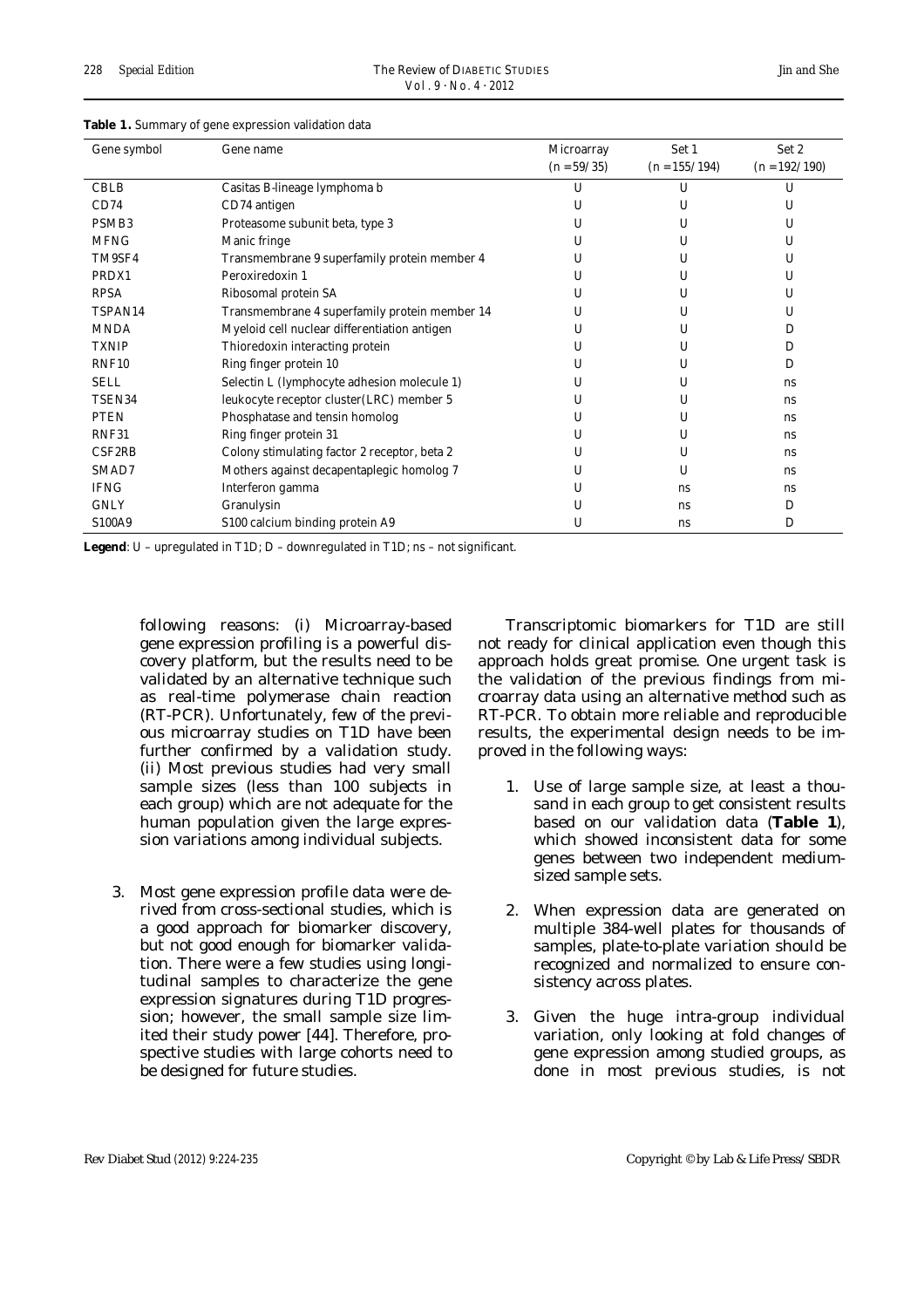enough to identify T1D associated genes. Other statistical approaches, such as conditional logistic regression, should also be used to estimate the relative risk.

4. Selection of appropriate reference genes for normalization of quantitative Real-Time PCR has a major impact on data quality [54-57]. Most of the previous studies have used only a single reference gene for normalization. To avoid biased results, gene transcription studies using RT-PCR should begin with the selection of an appropriate set of reference genes.

Rapid progress is being made in the development of novel technologies for transcriptomics. Notably, the introduction of high-throughput nextgeneration DNA sequencing (NGS) technologies revolutionized transcriptomics by performing RNA analysis through cDNA sequencing on a massive scale [58]. This development eliminated several challenges associated with microarray technologies, and has provided a better knowledge of both quantitative and qualitative aspects of transcriptomics. This novel technology allows a more comprehensive understanding of transcription initiation sites, the cataloguing of sense and antisense transcripts, previously unknown coding and noncoding RNA species, particularly small RNAs (e.g. micro RNA), improved detection of alternative splicing events, and improved detection of gene fusion transcripts [59]. We believe that this technology will become increasingly important in T1D research, and provide unparalleled opportunities for biomarker discovery.

### **4. Proteomic biomarkers for T1D**

Protein levels execute the aberrant genetic and genomic changes, and therefore are more directly correlated with cellular function and health status. Thus, they have a greater potential to be used as biomarkers for disease prediction or therapeutic monitoring. Today, the most useful proteomic biomarkers for T1D are "islet autoantibodies" present in serum, which are strong predictors of the later development of T1D. Since the 1970s, a series of islet autoantibodies (over 20) involved in T1D has been discovered [60-79]. Autoantibody assays have constantly been improved. The four major autoantibodies of clinical and research interest are islet cell cytoplasmic autoantibodies (ICA), glutamic acid decarboxylase autoantibodies (GADA), insulinoma 2-associated autoantibodies (IA-2A), and insulin autoantibodies (IAA). ZnT8A, a newly recognized ZnT8 islet autoantibody, may further improve the value of islet autoantibody testing. Other identified autoantibodies are either difficult to measure and/or are not sufficiently sensitive or specific to enable their use as T1D markers [80]. Although the major islet autoantibodies are not considered to be involved in the pathogenesis of T1D, they are the hallmark of autoimmune response to autoantigens, and they are critical for the design of clinical trials for T1D prevention [6].

Unquestionably, the risk of developing T1D will rise with the increase in number of islet autoantibodies present. The risk for T1D in individuals without any autoantibody is only 0.5%, and rise to approximately 3% in individuals with one autoantibody. In subjects with two autoantibodies the risk keeps rising to 16%, and jumps to 40% and 50% in subjects with three and four autoantibodies, respectively [81]. IAA is less predictive of T1D than other autoantibodies. Higher ICA titers and higher concentrations of GADA were more powerful predictors of T1D than lower titers and lower concentrations. Despite the usage of the autoantibodies in T1D prediction, they have several serious limitations:

- 1. The appearance of islet autoantibodies marks a relatively late stage of the autoimmune process, and therefore is not suitable for early disease intervention. A recent study suggested that some extrapancreatic autoantibodies were present prior to detection of islet autoantibodies; however, their potential for biomarkers need to be further assessed [82].
- 2. Only a subset of the autoantibody-positive subjects will progress to clinical diabetes. Therefore, it would be desirable to have biomarkers that allow the distinction of the progressors versus non-progressors.
- 3. Autoantibodies are not useful as biomarkers for therapeutic outcomes.

Other than autoantibodies, several immune molecules, like cytokines and chemokines, have been widely studied for their potential roles in T1D development and for the possibility as T1D biomarkers. The current view is that T1D arises from T cell-mediated islet cell destruction initiated by an imbalance in Th1 and Th2 cells [83]. T1D is believed to be mediated by Th1 cytokines. Several studies have found higher serum levels of Th1 cy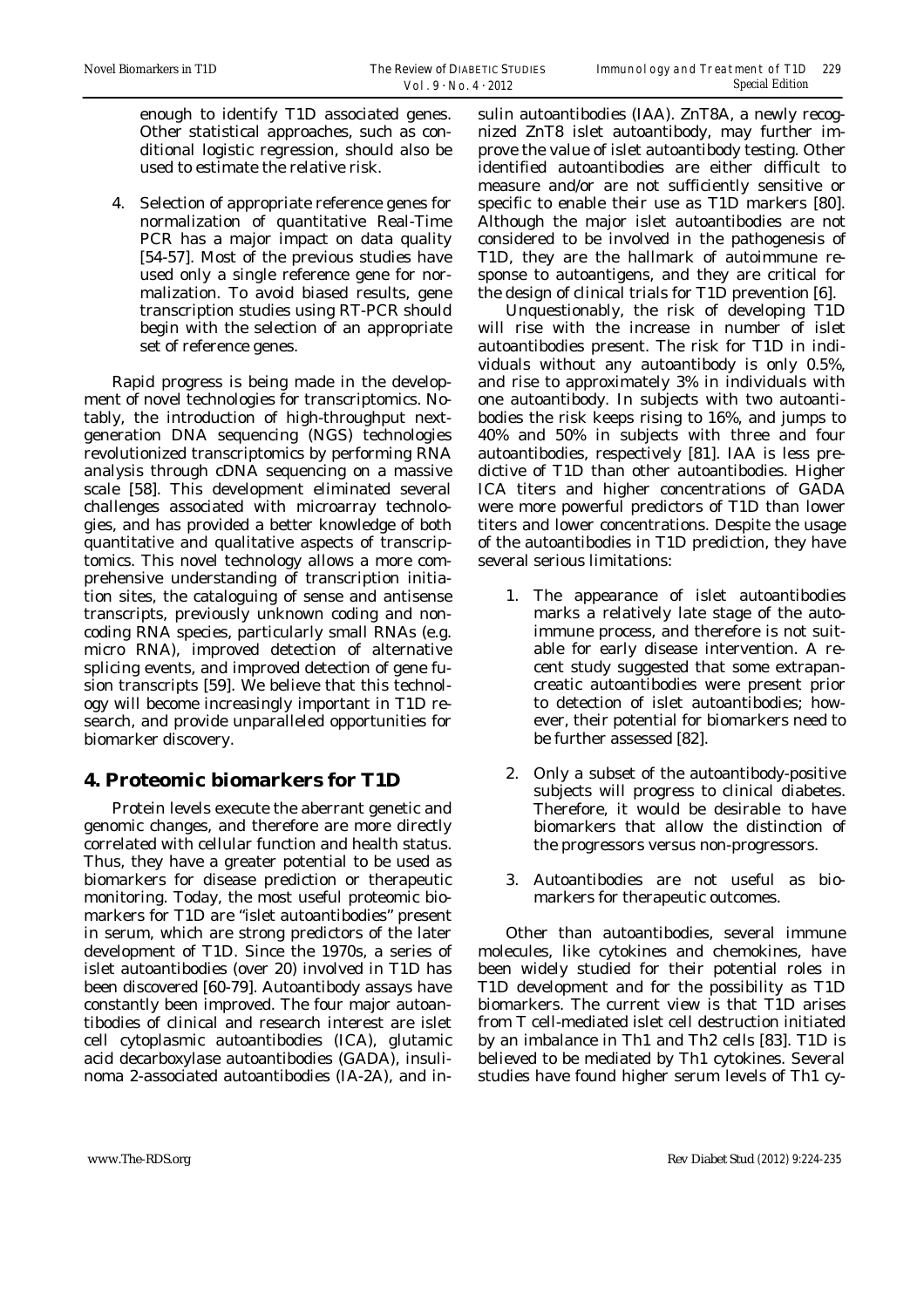tokines in diabetic patients and their first-degree relatives compared to healthy controls [84-88]. A similar pattern of Th1/2 cytokine profile between newly diagnosed T1D patients and their healthy siblings was further confirmed in a recent study with a relatively large sample size (500 subjects in each group) [89]. The Th1 cytokines IL-1β, TNF-α, and IFN- $\gamma$  have been shown to be cytotoxic to  $\beta$ cells by inducing nitric oxide (NO) production [90]. Some studies suggested a significantly higher IL-1 production but a lower IL-1Ra (IL1 receptor antagonist) in newly diagnosed T1D patients compared with chronic T1D patients [91, 92].

MCP-1 and IP-10 are the two best studied chemokines in T1D being chemo-attractors for monocytes and activated Th1 and NK cells specifically. Studies with animal models have demonstrated that high levels of MCP-1 and IP-10 are released by islets cells during autoimmune attack [93-96]. Serum levels of these two cytokines have been measured in T1D patients and healthy controls in several studies. However, all these studies had extremely small sample sizes, and the conclusions from these studies were inconclusive and inconsistent. A study by our group has measured serum MCP-1 in a large cohort (with 2724 T1D patients and 2654 controls) [97]. Interestingly, serum MCP-1 levels were significantly higher in patients with multiple complications than in patients without any complications. They were also higher in controls than T1D patients, which suggested MCP-1 may have a dual role in T1D and its complications. Currently, assay sensitivity is a major limitation for the accurate measurement of many cytokines and chemokines with low concentration, such as GM-CSF, INF- $\gamma$ , and interleukins [98].

Quantitative analysis of global protein levels is important for the systematic understanding of the molecular changes associated with disease progression, and may provide insight into disease pathogenesis and management. Recent development of mass spectrometry (MS)-based technology has provided useful platforms for the study of quantitative changes in protein components [99, 100]. Several methods are widely used in proteomic analysis, including two-dimensional (2D) gel electrophoresis followed by MS analysis, MS signal intensity-based quantification, stable isotope labeling-based quantification, and intact protein-based quantification [101-103]. Because of the difficulties in obtaining pathological tissues from T1D patients due to ethical and practical concerns, serum is an excellent alternative resource for biomarker discovery. It is rich in biological information and

easy available. However, comprehensive analysis of the serum proteome is a challenging task due to its extraordinary complexity and high dynamic range in concentration. The complexity of serum proteome results from its charge, molecular mass, and hydrophobicity, as well as its expression level and post-translational modifications. Only abundant proteins are analyzable by currently available methods due to their high dynamic range in protein concentration. Unfortunately, low abundance proteins that are promising biomarkers are difficult to detect and quantify. This difficulty is particularly true for serum because more than 99% of the proteins consist of serum albumin and globulins.

Therefore, sample pretreatment is required to enrich the low- to medium-abundance proteins, called protein normalization. Our group compared different approaches for low-abundance enrichment, and showed that random hexapeptide library beads have distinct advantages over the traditional immune-depletion methods due to their higher efficiency, higher binding capacity, and lower costs [104]. We also evaluated in-depth mining of serum/plasma proteome using different separation techniques. Our data suggested that shotgun proteomics—multidimensional separation of digested peptides followed by mass spectrometry analysis—is highly efficient, and therefore should be the desirable method for protein biomarker discovery [105, 106]. Using these preferred strategies, our group, as one of the pioneers, systematically discovered and validated serum proteomic changes in T1D patients [106]. We found that two wellknown inflammation mediators, serum amyloid protein A (SAA) and C-reactive protein (CRP), as well as adiponectin and insulin-like growth factor binding protein 2 have significantly higher serum levels in T1D patients. Whereas, there are lower serum levels for two other proteins: transforming growth factor beta induced (TGFβI) and myeloperoxidase. In particular, the subjects in the top quartile for expression of these markers had the highest risk of T1D (relative risk is up to 10).

In addition to serum, urine represents another excellent specimen for proteome analysis due to its easy availability and higher stability than blood [107]. Maahs and colleagues discovered and further validated urinary proteomic biomarkers for diabetes in general, and for specific type of diabetes [108]. The difference of urinary collagen fragments between T1D and T2D suggested that different mechanisms of extracellular matrix remodeling exist in these two types of diabetes.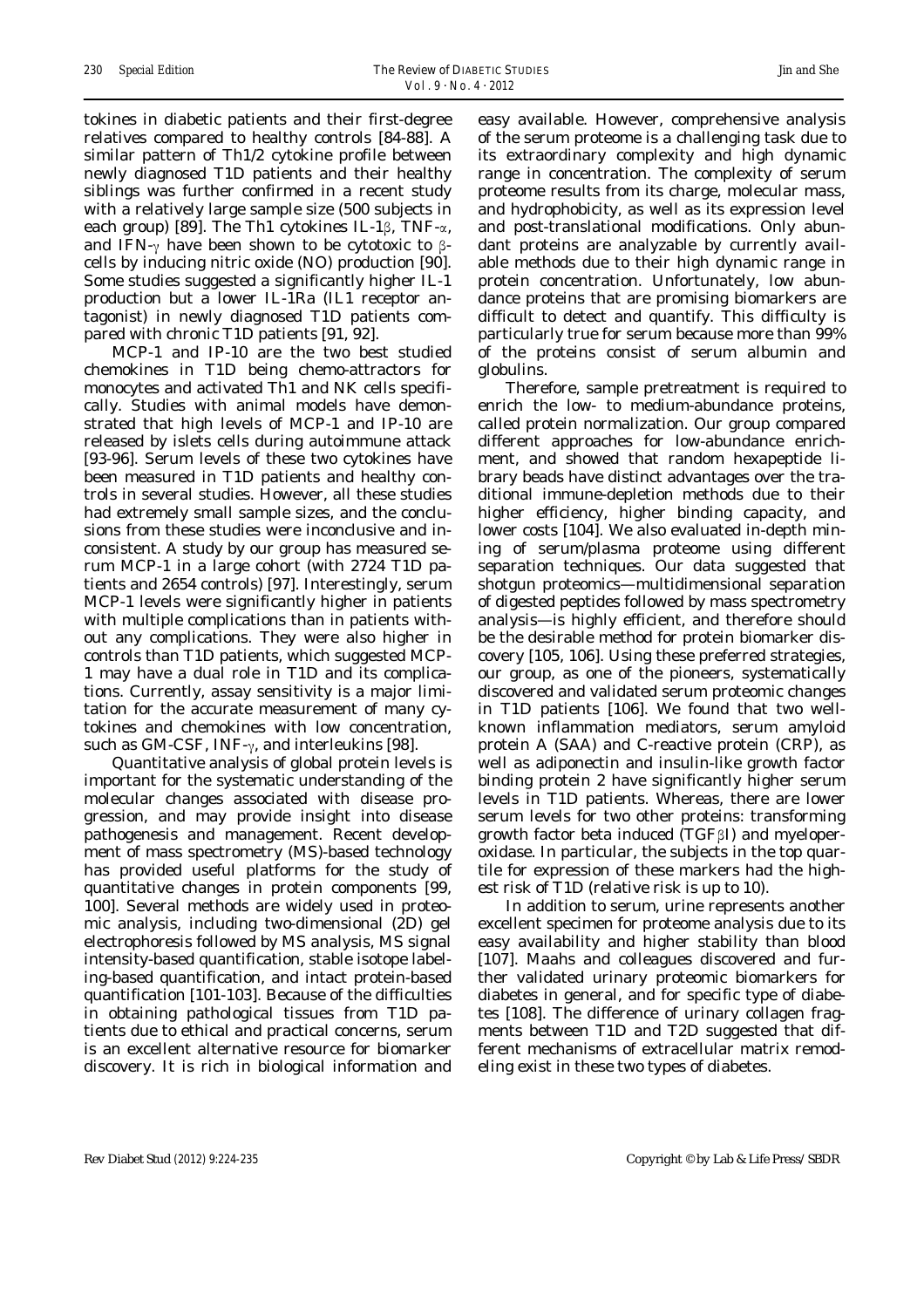In summary, despite considerable progress in proteomic biomarker discovery for T1D, no new "star protein biomarkers" of equal importance to islet autoantibodies have been identified to date, due to both technical and biological issues, as aforementioned. Proteomic technology needs to be improved in several areas, including quantification and identification to low-abundance proteins, assessment of protein distribution among cells and subcellular compartments, and assessment of posttranslational modification. In addition to the need for technical improvement, several issues need to be considered for better study design. One is the appropriate selection of biological specimens for each purpose. For example, serum probably is the most suitable specimen for T1D biomarker discovery due to its high richness of proteins, while urinary samples may be more suitable for T1D complication studies, especially for diabetic nephropathy. Furthermore, it should be recognized that no single analytical technique is suited to address the proteomic complexities. For example, the MS platform is suitable for the discovery phase, but not for validation. Finally, reasonable sample size, in both cross-sectional and longitudinal studies, is a key factor for the identification and validation of reliable T1D biomarkers.

#### ■ **References**

- 1. **Atkinson MA, Maclaren NK.** The pathogenesis of insulin-dependent diabetes mellitus. *N Engl J Med* 1994. 331(21):1428-1436.
- 2. **Borchers AT, Uibo R, Gershwin ME.** The geoepidemiology of type 1 diabetes. *Autoimmun Rev* 2010. 9(5):A355- A365.
- 3. **Bruno G, Novelli G, Panero F, Perotto M, Monasterolo F, Bona G, Perino A, Rabbone I, Cavallo-**Perin P, Cerutti F. The incidence of type 1 diabetes is increasing in both children and young adults in Northern Italy: 1984-2004 temporal trends. *Diabetologia* 2009. 52(12):2531- 2535.
- 4. **Chan JC, Malik V, Jia W, Kadowaki T, Yajnik CS,**  Yoon KH, Hu FB. Diabetes in Asia: epidemiology, risk factors, and pathophysiology. *JAMA* 2009. 301(20):2129- 2140.
- 5. **Levitt NS.** Diabetes in Africa: epidemiology, management and healthcare challenges. *Heart* 2008. 94(11):1376-1382.
- 6. **Ziegler AG, Nepom GT.** Prediction and pathogenesis in type 1 diabetes. *Immunity* 2010. 32(4):468-478.
- 7. **Concannon P, Rich SS, Nepom GT.** Genetics of type 1A diabetes. *N Engl J Med* 2009. 360(16):1646-1654.
- 8. **Bonifacio E, Ziegler AG.** Advances in the prediction and natural history of type 1 diabetes. *Endocrinol Metab Clin North Am* 2010. 39(3):513-525.
- 9. **Redondo MJ, Jeffrey J, Fain PR, Eisenbarth GS, Orban T.** Concordance for islet autoimmunity among monozygotic twins. *N Engl J Med* 2008. 359(26):2849-2850.
- 10. **Cudworth AG, Woodrow JC.** Evidence for HL-A-linked

#### **5. Conclusions**

The long asymptomatic period of T1D provides many opportunities for disease prevention and intervention. Genetic susceptibility and islet autoantibodies are still the most useful biomarkers for T1D risk prediction. However, these currently available markers do not fully meet the need for T1D prediction and prevention due to their low predictive value and relative late appearance.

Increasing efforts have been devoted to novel T1D biomarker discovery in the last three decades. The most noteworthy advances are developments of high throughput "omic" technologies, which offer great opportunities for biomarker discovery. Unfortunately, so far "star biomarkers" with the potential to better predict T1D risk or evaluate therapeutic outcomes have not been discovered because of both biological and technical challenges. To overcome these issues, improvements in technologies and study design need to be made in future studies.

**Acknowledgments**: This work is partly supported by grants from the National Institutes of Health (4R33HD050196, 4R33DK069878, and 2RO1HD37800) and JDRF (1-2004-661) given to JXS.

**Disclosure**: The authors report no conflict of interests.

genes in "juvenile" diabetes mellitus. *Br Med J* 1975. 3(5976):133-135.

- 11. **Nerup J, Platz P, Andersen OO, Christy M, Lyngsoe J, Poulsen JE, Ryder LP, Nielsen LS, Thomsen M, Svejgaard A.** HL-A antigens and diabetes mellitus. *Lancet* 1974. 2(7885):864-866.
- 12. **Singal DP, Blajchman MA.** Histocompatibility (HL-A) antigens, lymphocytotoxic antibodies and tissue antibodies in patients with diabetes mellitus. *Diabetes* 1973. 22(6):429-432.
- 13. **Risch N.** Assessing the role of HLA-linked and unlinked determinants of disease. *Am J Hum Genet* 1987. 40(1):1-14.
- 14. **Bell GI, Horita S, Karam JH.** A polymorphic locus near the human insulin gene is associated with insulin-dependent diabetes mellitus. *Diabetes* 1984. 33(2):176-183.
- 15. **Lucassen AM, Julier C, Beressi JP, Boitard C, Froguel P, Lathrop M, Bell JI.** Susceptibility to insulin dependent diabetes mellitus maps to a 4.1 kb segment of DNA spanning the insulin gene and associated VNTR. *Nat Genet* 1993. 4(3):305-310.
- 16. **Bennett ST, Lucassen AM, Gough SC, Powell EE, Undlien DE, Pritchard LE, Merriman ME, Kawaguchi Y, Dronsfield MJ, Pociot F, et al.** Susceptibility to human type 1 diabetes at IDDM2 is determined by tandem repeat variation at the insulin gene minisatellite locus. *Nat Genet* 1995. 9(3):284-292.
- 17. **Barratt BJ, Payne F, Lowe CE, Hermann R, Healy BC, Harold D, Concannon P, Gharani N, McCarthy MI, Olavesen MG, et al.** Remapping the insulin gene/IDDM2 locus in type 1 diabetes. *Diabetes* 2004. 53(7):1884-1889.
- 18. **Bottini N, Musumeci L, Alonso A, Rahmouni S,**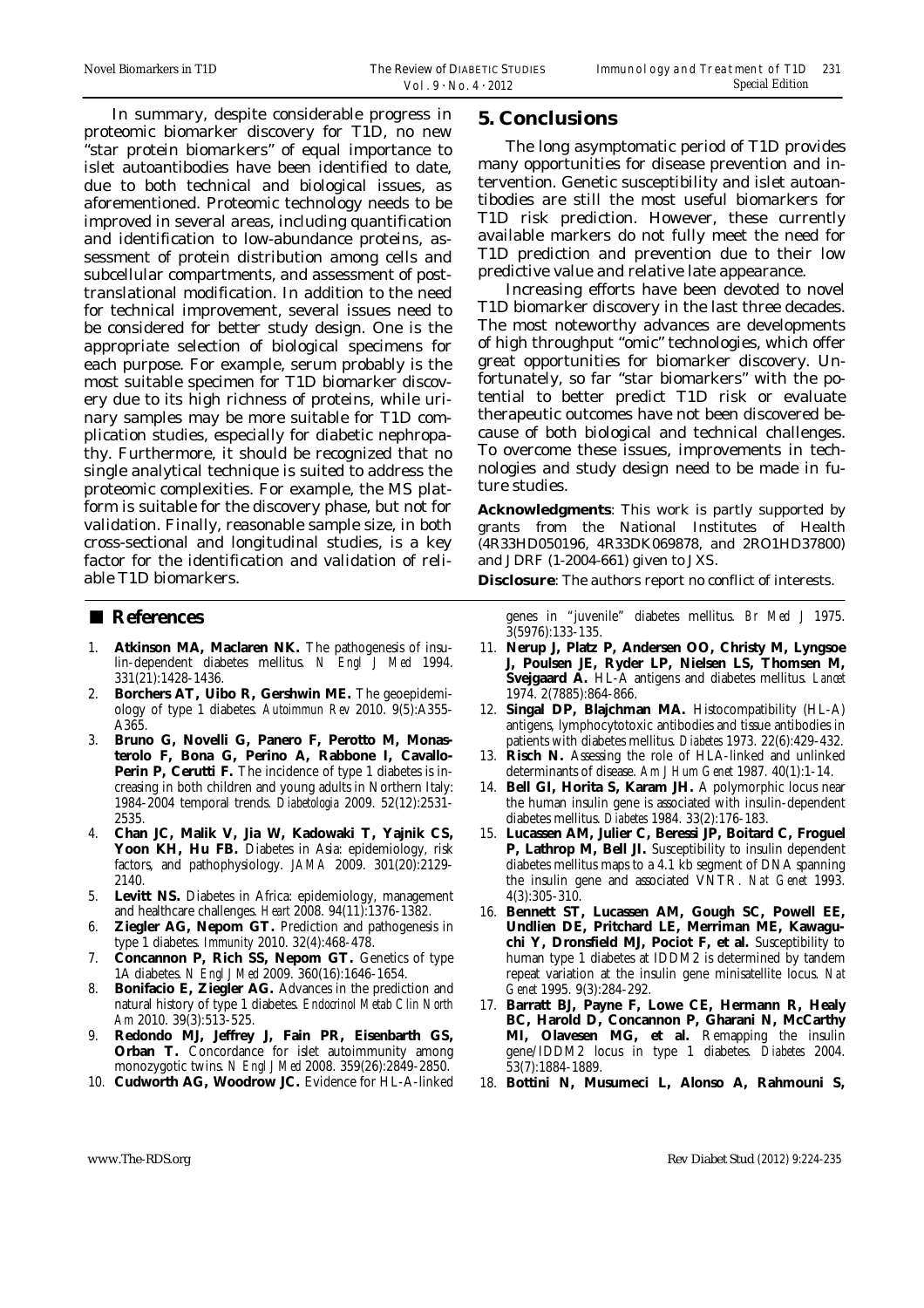**Nika K, Rostamkhani M, MacMurray J, Meloni GF, Lucarelli P, Pellecchia M, Eisenbarth GS, Comings D, Mustelin T.** A functional variant of lymphoid tyrosine phosphatase is associated with type I diabetes. *Nat Genet*  2004. 36(4):337-338.

- 19. **Smyth D, Cooper JD, Collins JE, Heward JM, Franklyn JA, Howson JM, Vella A, Nutland S, Rance HE, Maier L, et al.** Replication of an association between the lymphoid tyrosine phosphatase locus (LYP/PTPN22) with type 1 diabetes, and evidence for its role as a general autoimmunity locus. *Diabetes* 2004. 53(11):3020-3023.
- 20. **Qu H, Tessier MC, Hudson TJ, Polychronakos C.**  Confirmation of the association of the R620W polymorphism in the protein tyrosine phosphatase PTPN22 with type 1 diabetes in a family based study. *J Med Genet* 2005. 42(3):266-270.
- 21. **Onengut-Gumuscu S, Ewens KG, Spielman RS, Concannon P.** A functional polymorphism (1858C/T) in the PTPN22 gene is linked and associated with type I diabetes in multiplex families. *Genes Immun* 2004. 5(8):678-680.
- 22. **Ladner MB, Bottini N, Valdes AM, Noble JA.** Association of the single nucleotide polymorphism C1858T of the PTPN22 gene with type 1 diabetes. *Hum Immunol* 2005. 66(1):60-64.
- 23. **Kent SC, Chen Y, Bregoli L, Clemmings SM, Kenyon NS, Ricordi C, Hering BJ, Hafler DA.** Expanded T cells from pancreatic lymph nodes of type 1 diabetic subjects recognize an insulin epitope. *Nature* 2005. 435(7039):224-228.
- 24. **Nakayama M, Abiru N, Moriyama H, Babaya N, Liu E, Miao D, Yu L, Wegmann DR, Hutton JC, Elliott JF, Eisenbarth GS.** Prime role for an insulin epitope in the development of type 1 diabetes in NOD mice. *Nature* 2005. 435(7039):220-223.
- 25. **Kyogoku C, Langefeld CD, Ortmann WA, Lee A, Selby S, Carlton VE, Chang M, Ramos P, Baechler EC, Batliwalla FM, et al.** Genetic association of the R620W polymorphism of protein tyrosine phosphatase PTPN22 with human SLE. *Am J Hum Genet* 2004. 75(3):504-507.
- 26. **Nistico L, Buzzetti R, Pritchard LE, Van der Auwera B, Giovannini C, Bosi E, Larrad MT, Rios MS, Chow CC, Cockram CS, et al.** The CTLA-4 gene region of chromosome 2q33 is linked to, and associated with, type 1 diabetes. Belgian Diabetes Registry. *Hum Mol Genet*  1996. 5(7):1075-1080.
- 27. **Ueda H, Howson JM, Esposito L, Heward J, Snook H, Chamberlain G, Rainbow DB, Hunter KM, Smith AN, Di Genova G, et al.** Association of the T-cell regulatory gene CTLA4 with susceptibility to autoimmune disease. *Nature* 2003. 423(6939):506-511.
- 28. **Vella A, Cooper JD, Lowe CE, Walker N, Nutland S, Widmer B, Jones R, Ring SM, McArdle W, Pembrey ME, et al.** Localization of a type 1 diabetes locus in the IL2RA/CD25 region by use of tag single-nucleotide polymorphisms. *Am J Hum Genet* 2005. 76(5):773-779.
- 29. **Lowe CE, Cooper JD, Brusko T, Walker NM, Smyth DJ, Bailey R, Bourget K, Plagnol V, Field S, Atkinson M, Clayton DG, Wicker LS, Todd JA.** Large-scale genetic fine mapping and genotype-phenotype associations implicate polymorphism in the IL2RA region in type 1 diabetes. *Nat Genet* 2007. 39(9):1074-1082.
- 30. **Smyth DJ, Cooper JD, Bailey R, Field S, Burren O,**

**Smink LJ, Guja C, Ionescu-Tirgoviste C, Widmer B, Dunger DB, Savage DA, Walker NM, Clayton DG, Todd JA.** A genome-wide association study of nonsynonymous SNPs identifies a type 1 diabetes locus in the interferon-induced helicase (IFIH1) region. *Nat Genet* 2006. 38(6):617-619.

- 31. **Liu S, Wang H, Jin Y, Podolsky R, Reddy MV, Pedersen J, Bode B, Reed J, Steed D, Anderson S, et al.** IFIH1 polymorphisms are significantly associated with type 1 diabetes and IFIH1 gene expression in peripheral blood mononuclear cells. *Hum Mol Genet* 2009. 18(2):358- 365.
- 32. **Polychronakos C, Li Q.** Understanding type 1 diabetes through genetics: advances and prospects. *Nat Rev Genet*  2011. 12(11):781-792.
- 33. **Todd JA, Walker NM, Cooper JD, Smyth DJ, Downes K, Plagnol V, Bailey R, Nejentsev S, Field SF,**  Payne F, et al. Robust associations of four new chromosome regions from genome-wide analyses of type 1 diabetes. *Nat Genet* 2007. 39(7):857-864.
- 34. **Cooper JD, Smyth DJ, Smiles AM, Plagnol V, Walker NM, Allen JE, Downes K, Barrett JC, Healy BC, Mychaleckyj JC, Warram JH, Todd JA.** Metaanalysis of genome-wide association study data identifies additional type 1 diabetes risk loci. Nat Genet 2008. 40(12):1399-1401.
- 35. **Barrett JC, Clayton DG, Concannon P, Akolkar B, Cooper JD, Erlich HA, Julier C, Morahan G, Nerup J, Nierras C, et al.** Genome-wide association study and meta-analysis find that over 40 loci affect risk of type 1 diabetes. *Nat Genet* 2009. 41(6):703-707.
- 36. **Golub TR, Slonim DK, Tamayo P, Huard C, Gaasenbeek M, Mesirov JP, Coller H, Loh ML, Downing JR, Caligiuri MA, Bloomfield CD, Lander ES.** Molecular classification of cancer: class discovery and class prediction by gene expression monitoring. *Science* 1999. 286(5439):531-537.
- 37. **Berchuck A, Iversen ES, Lancaster JM, Pittman J, Luo J, Lee P, Murphy S, Dressman HK, Febbo PG, West M, Nevins JR, Marks JR.** Patterns of gene expression that characterize long-term survival in advanced stage serous ovarian cancers. *Clin Cancer Res* 2005. 11(10):3686- 3696.
- 38. **Huang E, Cheng SH, Dressman H, Pittman J, Tsou MH, Horng CF, Bild A, Iversen ES, Liao M, Chen CM, West M, Nevins JR, Huang AT.** Gene expression predictors of breast cancer outcomes. *Lancet* 2003. 361(9369):1590-1596.
- 39. **Alizadeh AA, Eisen MB, Davis RE, Ma C, Lossos IS, Rosenwald A, Boldrick JC, Sabet H, Tran T, Yu X, et al.** Distinct types of diffuse large B-cell lymphoma identified by gene expression profiling. *Nature* 2000. 403(6769):503-511.
- 40. **Tirado CA, Chen W, Garcia R, Kohlman KA, Rao N.** Genomic profiling using array comparative genomic hybridization define distinct subtypes of diffuse large b-cell lymphoma: a review of the literature. *J Hematol Oncol* 2012. 5:54.
- 41. **Padmos RC, Schloot NC, Beyan H, Ruwhof C, Staal FJ, de Ridder D, Aanstoot HJ, Lam-Tse WK, de Wit**  H, de Herder C, et al. Distinct monocyte geneexpression profiles in autoimmune diabetes. *Diabetes* 2008. 57(10):2768-2773.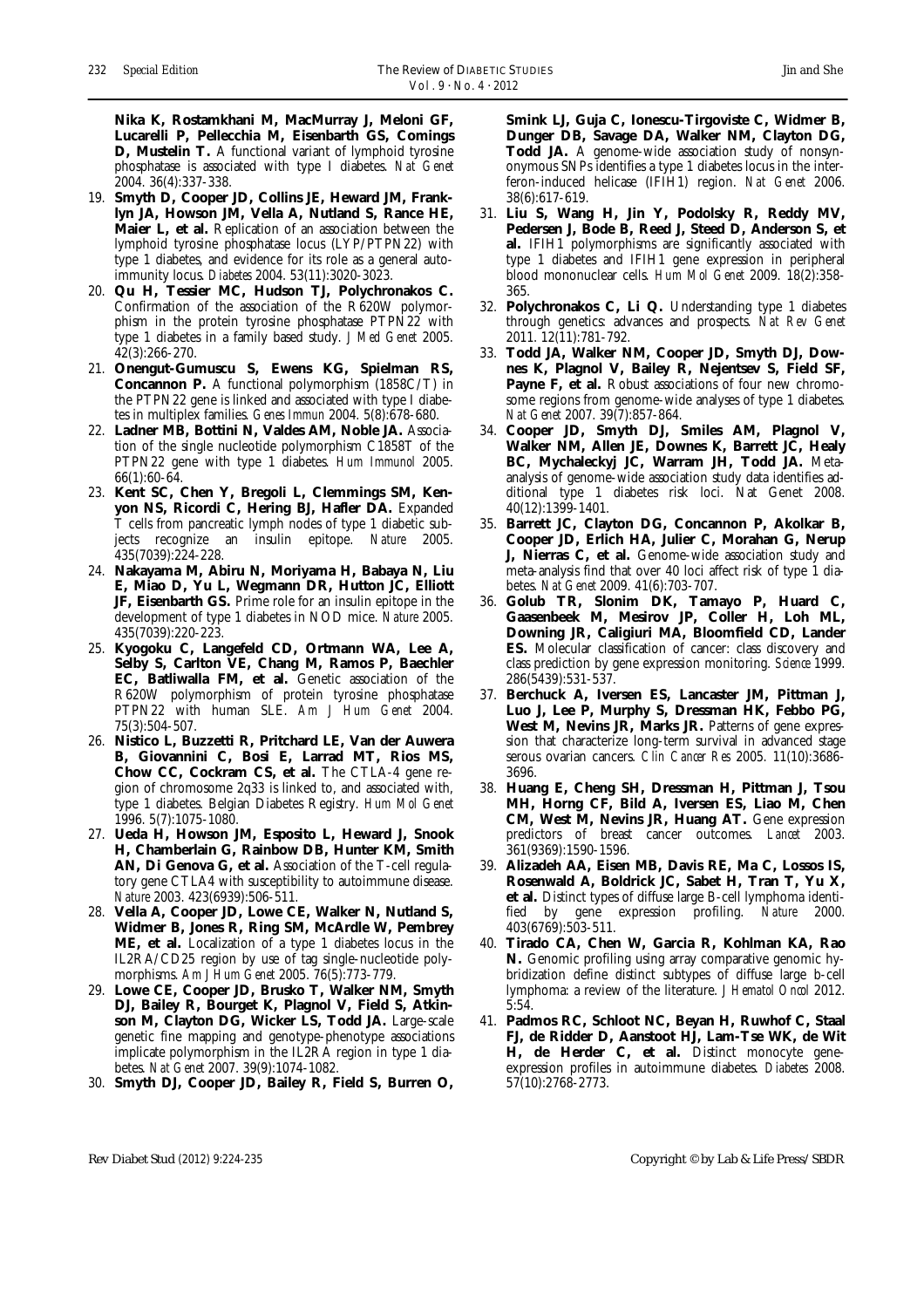- 42. **Kaizer EC, Glaser CL, Chaussabel D, Banchereau J,**  Pascual V, White PC. Gene expression in peripheral blood mononuclear cells from children with diabetes. *J Clin Endocrinol Metab* 2007. 92(9):3705-3711.
- 43. **Planas R, Carrillo J, Sanchez A, de Villa MC, Nunez F, Verdaguer J, James RF, Pujol-Borrell R, Vives-Pi M.** Gene expression profiles for the human pancreas and purified islets in type 1 diabetes: new findings at clinical onset and in long-standing diabetes. *Clin Exp Immunol* 2010. 159(1):23-44.
- 44. **Elo LL, Mykkanen J, Nikula T, Jarvenpaa H, Simell S, Aittokallio T, Hyöty H, Ilonen J, Veijola R, Simell T, Knip M, Simell O, Lahesmaa R.** Early suppression of immune response pathways characterizes children with prediabetes in genome-wide gene expression profiling. *J Autoimmun* 2010. 35(1):70-76.
- 45. **Han D, Cai X, Wen J, Matheson D, Skyler JS, Kenyon NS, Chen Z.** Innate and adaptive immune gene expression profiles as biomarkers in human type 1 diabetes. *Clin Exp Immunol* 2012. 170(2):131-138.
- 46. **Collins CD, Purohit S, Podolsky RH, Zhao HS, Schatz D, Eckenrode SE, Yang P, Hopkins D, Muir A, Hoffman M, McIndoe RA, Rewers M, She JX.**  The application of genomic and proteomic technologies in predictive, preventive and personalized medicine. *Vascul Pharmacol* 2006. 45(5):258-267.
- 47. **Planas R, Pujol-Borrell R, Vives-Pi M.** Global gene expression changes in type 1 diabetes: insights into autoimmune response in the target organ and in the periphery. *Immunol Lett* 2010. 133(2):55-61.
- 48. **Kaizer EC, Glaser CL, Chaussabel D, Banchereau J,**  Pascual V, White PC. Gene expression in peripheral blood mononuclear cells from children with diabetes. *J Clin Endocrinol Metab* 2007. 92(9):3705-3711.
- 49. **Reynier F, Pachot A, Paye M, Xu Q, Turrel-Davin F, Petit F, Hot A, Auffray C, Bendelac N, Nicolino M, Mougin B, Thivolet C.** Specific gene expression signature associated with development of autoimmune type-I diabetes using whole-blood microarray analysis. *Genes Immun* 2010. 11(3):269-278.
- 50. **Baechler EC, Batliwalla FM, Karypis G, Gaffney PM, Ortmann WA, Espe KJ, Shark KB, Grande WJ, Hughes KM, Kapur V, Gregersen PK, Behrens TW.**  Interferon-inducible gene expression signature in peripheral blood cells of patients with severe lupus. *Proc Natl Acad Sci U S A* 2003. 100(5):2610-2615.
- 51. **Emamian ES, Leon JM, Lessard CJ, Grandits M, Baechler EC, Gaffney PM, Segal B, Rhodus NL, Moser KL.** Peripheral blood gene expression profiling in Sjogren's syndrome. *Genes Immun* 2009. 10(4):285-296.
- 52. **Stechova K, Kolar M, Blatny R, Halbhuber Z, Vcelakova J, Hubackova M, Petruzelkova L, Sumnik Z, Obermannova B, Pithova P, et al.** Healthy first degree relatives of patients with type 1 diabetes exhibit significant differences in basal gene expression pattern of immunocompetent cells compared to controls: expression pattern as predeterminant of autoimmune diabetes. *Scand J Immunol* 2011. In press.
- 53. **Wang X, Jia S, Geoffrey R, Alemzadeh R, Ghosh S, Hessner MJ.** Identification of a molecular signature in human type 1 diabetes mellitus using serum and functional genomics. *J Immunol* 2008. 180(3):1929-1937.
- 54. **Chervoneva I, Li Y, Schulz S, Croker S, Wilson C,**

**Waldman SA, Hyslop T.** Selection of optimal reference genes for normalization in quantitative RT-PCR. *BMC Bioinformatics* 2010. 11:253.

- 55. **Vandesompele J, De Preter K, Pattyn F, Poppe B, Van Roy N, De Paepe A, Speleman F.** Accurate normalization of real-time quantitative RT-PCR data by geometric averaging of multiple internal control genes. *Genome Biol* 2002. 3(7):RESEARCH0034.
- 56. **Stamova BS, Apperson M, Walker WL, Tian Y, Xu H, Adamczy P, Zhan X, Liu DZ, Ander BP, Liao**  IH, et al. Identification and validation of suitable endogenous reference genes for gene expression studies in human peripheral blood. *BMC Med Genomics* 2009. 2:49.
- 57. **Dheda K, Huggett JF, Chang JS, Kim LU, Bustin SA,**  Johnson MA, Rook GA, Zumla A. The implications of using an inappropriate reference gene for real-time reverse transcription PCR data normalization. *Anal Biochem* 2005. 344(1):141-143.
- 58. **Metzker ML.** Sequencing technologies the next generation. *Nat Rev Genet* 2010. 11(1):31-46.
- 59. **Ozsolak F, Milos PM.** RNA sequencing: advances, challenges and opportunities. *Nat Rev Genet* 2011. 12(2):87-98.
- 60. **Palmer JP, Asplin CM, Clemons P, Lyen K, Tatpati O, Raghu PK, Paquette TL.** Insulin antibodies in insulin-dependent diabetics before insulin treatment. *Science* 1983. 222(4630):1337-1339.
- 61. **Kuglin B, Halder B, Bertrams J, Gruneklee D, Gries FA, Kolb H.** Proinsulin autoantibodies: association with type I diabetes but not with islet cell antibodies, insulin autoantibodies or HLA-DR type. *J Autoimmun* 1990. 3(5):573-577.
- 62. **Wenzlau JM, Moua O, Sarkar SA, Yu L, Rewers M, Eisenbarth GS, Davidson HW, Hutton JC.** SlC30A8 is a major target of humoral autoimmunity in type 1 diabetes and a predictive marker in prediabetes. *Ann N Y Acad Sci*  2008. 1150:256-259.
- 63. **Verge CF, Gianani R, Kawasaki E, Yu L, Pietropaolo M, Jackson RA, Chase HP, Eisenbarth GS.** Prediction of type I diabetes in first-degree relatives using a combination of insulin, GAD, and ICA512bdc/IA-2 autoantibodies. *Diabetes* 1996. 45(7):926-933.
- 64. **Kawasaki E, Hutton JC, Eisenbarth GS.** Molecular cloning and characterization of the human transmembrane protein tyrosine phosphatase homologue, phogrin, an autoantigen of type 1 diabetes. *Biochem Biophys Res Commun*  1996. 227(2):440-447.
- 65. **Taniguchi T, Okazaki K, Okamoto M, Seko S, Uchida K, Seino Y.** Presence of autoantibodies to carbonic anhidrase II and lactoferrin in type 1 diabetes: proposal of the concept of autoimmune exocrinopathy and endocrinopathy of the pancreas. *Diabetes Care* 2001. 24(9):1695- 1696.
- 66. **Kim YJ, Zhou Z, Hurtado J, Wood DL, Choi AS, Pescovitz MD, Warfel KA, Vandagriff J, Davis JK, Kwon BS.** IDDM patients' sera recognize a novel 30-kD pancreatic autoantigen related to chymotrypsinogen. *Immunol Invest* 1993. 22(3):219-227.
- 67. **Chang YH, Hwang J, Shang HF, Tsai ST.** Characterization of human DNA topoisomerase II as an autoantigen recognized by patients with IDDM. *Diabetes* 1996. 45(4):408-414.
- 68. **Baekkeskov S, Aanstoot HJ, Christgau S, Reetz A, Solimena M, Cascalho M, Folli F, Richter-Olesen H,**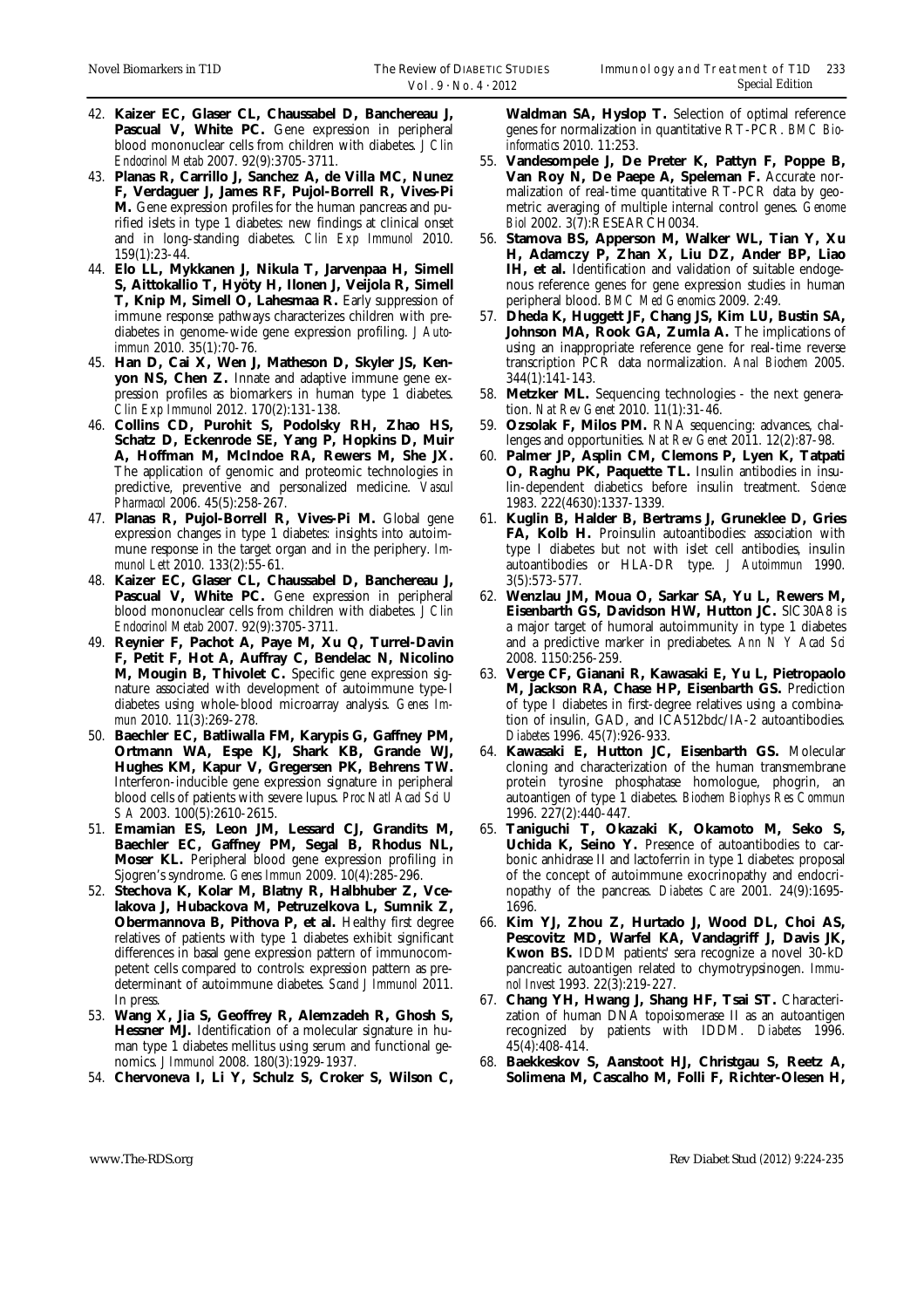**De Camilli P.** Identification of the 64K autoantigen in insulin-dependent diabetes as the GABA-synthesizing enzyme glutamic acid decarboxylase. *Nature* 1990. 347(6289):151- 156.

- 69. **Rorsman F, Husebye ES, Winqvist O, Bjork E, Karlsson FA, Kampe O.** Aromatic-L-amino-acid decarboxylase, a pyridoxal phosphate-dependent enzyme, is a beta-cell autoantigen. *Proc Natl Acad Sci U S A* 1995; 92(19):8626-8629.
- 70. **Park SG, Park HS, Jeong IK, Cho YM, Lee HK, Kang YS, Kim S, Park KS.** Autoantibodies against aminoacyl-tRNA synthetase: novel diagnostic marker for type 1 diabetes mellitus. *Biomarkers* 2010. 15(4):358-366.
- 71. **Aanstoot HJ, Kang SM, Kim J, Lindsay LA, Roll U, Knip M, Atkinson M, Mose-Larsen P, Fey S, Ludvigsson J, et al.** Identification and characterization of glima 38, a glycosylated islet cell membrane antigen, which together with GAD65 and IA2 marks the early phases of autoimmune response in type 1 diabetes. *J Clin Invest* 1996. 97(12):2772-2783.
- 72. **Cabrera-Rode E, Diaz-Horta O, Fernandez LE, Carr A, Marquina G, Valiente O, Gonzalez-Suarez RM, Uriarte A.** Glycolipids as the major autoantigens of cytoplasmatic islet cell antibodies. *Autoimmunity* 1995. 20(3):145- 151.
- 73. **Jones DB, Hunter NR, Duff GW.** Heat-shock protein 65 as a beta cell antigen of insulin-dependent diabetes. *Lancet* 1990. 336(8715):583-585.
- 74. **Bottazzo GF, Florin-Christensen A, Doniach D.** Isletcell antibodies in diabetes mellitus with autoimmune polyendocrine deficiencies. *Lancet* 1974. 2(7892):1279-1283.
- 75. **Karounos DG, Thomas JW.** Recognition of common islet antigen by autoantibodies from NOD mice and humans with IDDM. *Diabetes* 1990. 39(9):1085-1090.
- 76. **Johnson JH, Crider BP, McCorkle K, Alford M, Unger RH.** Inhibition of glucose transport into rat islet cells by immunoglobulins from patients with new-onset insulin-dependent diabetes mellitus. *N Engl J Med* 1990. 322(10):653-659.
- 77. **Dotta F, Falorni A, Tiberti C, Dionisi S, Anastasi E,**  Torresi P, Lernmark A, Di Mario U. Autoantibodies to the GM2-1 islet ganglioside and to GAD-65 at type 1 diabetes onset. *J Autoimmun* 1997. 10(6):585-588.
- 78. **Maclaren NK, Huang SW, Fogh J.** Antibody to cultured human insulinoma cells in insulin-dependent diabetes. *Lancet* 1975. 1(7914):997-1000.
- 79. **Pak CY, Cha CY, Rajotte RV, McArthur RG, Yoon JW.** Human pancreatic islet cell specific 38 kilodalton autoantigen identified by cytomegalovirus-induced monoclonal islet cell autoantibody. *Diabetologia* 1990. 33(9):569- 572.
- 80. **Winter WE, Schatz DA.** Autoimmune markers in diabetes. *Clin Chem* 2011. 57(2):168-175.
- 81. **Orban T, Sosenko JM, Cuthbertson D, Krischer JP, Skyler JS, Jackson R, Yu L, Palmer JP, Schatz D, Eisenbarth G.** Pancreatic islet autoantibodies as predictors of type 1 diabetes in the Diabetes Prevention Trial-Type 1. *Diabetes Care* 2009. 32(12):2269-2274.
- 82. **Burbelo PD, Lebovitz EE, Bren KE, Bayat A, Paviol S, Wenzlau JM, Barriga KJ, Rewers M, Harlan DM, Iadarola MJ.** Extrapancreatic autoantibody profiles in type I diabetes. PLoS One 2012; 7(9):e45216.
- 83. **Sia C.** Imbalance in Th cell polarization and its relevance in

type 1 diabetes mellitus. *Rev Diabet Stud* 2005. 2(4):182-186.

- 84. **Nerup J, Mandrup-Poulsen T, Helqvist S, Andersen HU, Pociot F, Reimers JI, Cuartero BG, Karlsen AE, Bjerre U, Lorenzen T.** On the pathogenesis of IDDM. *Diabetologia* 1994. 37(Suppl 2):S82-S89.
- 85. **Hussain MJ, Maher J, Warnock T, Vats A, Peakman M, Vergani D.** Cytokine overproduction in healthy first degree relatives of patients with IDDM. *Diabetologia* 1998. 41(3):343-349.
- 86. **Rabinovitch A, Suarez-Pinzon WL.** Role of cytokines in the pathogenesis of autoimmune diabetes mellitus. *Rev Endocr Metab Disord* 2003. 4(3):291-299.
- 87. Karlsson MG, Lawesson SS, Ludvigsson J. Th1-like dominance in high-risk first-degree relatives of type I diabetic patients. *Diabetologia* 2000. 43(6):742-749.
- 88. **Kallmann BA, Lampeter EF, Hanifi-Moghaddam P,**  Hawa M, Leslie RD, Kolb H. Cytokine secretion patterns in twins discordant for Type I diabetes. *Diabetologia* 1999. 42(9):1080-1085.
- 89. **Svensson J, Eising S, Hougaard DM, Mortensen HB, Skogstrand K, Simonsen LB, Carstensen B, Nilsson A, Lernmark A, Pociot F, Johannesen J.** Few differences in cytokines between patients newly diagnosed with type 1 diabetes and their healthy siblings. *Hum Immunol*  2012. 73(11):1116-1126.
- 90. **Bergholdt R, Heding P, Nielsen K, Nolsoe R, Sparre T, Storling J, Nerup J, Pociot F, Mandrup-Poulsen T.** Type 1 database mellitus: an inflammatory disease of the islet. *Adv Exp Med Biol* 2004. 552:129-153.
- 91. **Aribi M, Moulessehoul S, Kendouci-Tani M, Benabadji AB, Hichami A, Khan NA.** Relationship between interleukin-1beta and lipids in type 1 diabetic patients. *Med Sci Monit* 2007. 13(8):CR372-CR378.
- 92. **Netea MG, Hancu N, Blok WL, Grigorescu-Sido P, Popa L, Popa V, van der Meer JW.** Interleukin 1 beta, tumour necrosis factor-alpha and interleukin 1 receptor antagonist in newly diagnosed insulin-dependent diabetes mellitus: comparison to long-standing diabetes and healthy individuals. *Cytokine* 1997. 9(4):284-287.
- 93. **Reddy S, Bai Y, Robinson E, Ross J.** Immunolocalization of monocyte chemoattractant protein-1 in islets of NOD mice during cyclophosphamide administration. *Ann N Y Acad Sci* 2006. 1079:103-108.
- 94. **Lee I, Wang L, Wells AD, Ye Q, Han R, Dorf ME, Kuziel WA, Rollins BJ, Chen L, Hancock WW.**  Blocking the monocyte chemoattractant protein-1/CCR2 chemokine pathway induces permanent survival of islet allografts through a programmed death-1 ligand-1-dependent mechanism. *J Immunol* 2003. 171(12):6929-6935.
- 95. **Chipitsyna G, Gong Q, Gray CF, Haroon Y, Kamer E, Arafat HA.** Induction of monocyte chemoattractant protein-1 expression by angiotensin II in the pancreatic islets and beta-cells. *Endocrinology* 2007. 148(5):2198-2208.
- 96. **Christen U, von Herrath MG.** IP-10 and type 1 diabetes: a question of time and location. *Autoimmunity* 2004. 37(4):273-282.
- 97. **Guan R, Purohit S, Wang H, Bode B, Reed JC, Steed RD, Anderson SW, Steed L, Hopkins D, Xia C, She JX.** Chemokine (C-C motif) ligand 2 (CCL2) in sera of patients with type 1 diabetes and diabetic complications. *Plos One* 2011. 6(4):e17822.
- Purohit S, She JX. Biomarkers for type 1 diabetes. *Int J Clin Exp Med* 2008. 1(2):98-116.

Rev Diabet Stud (2012) 9:224-235 Copyright © by Lab & Life Press/SBDR